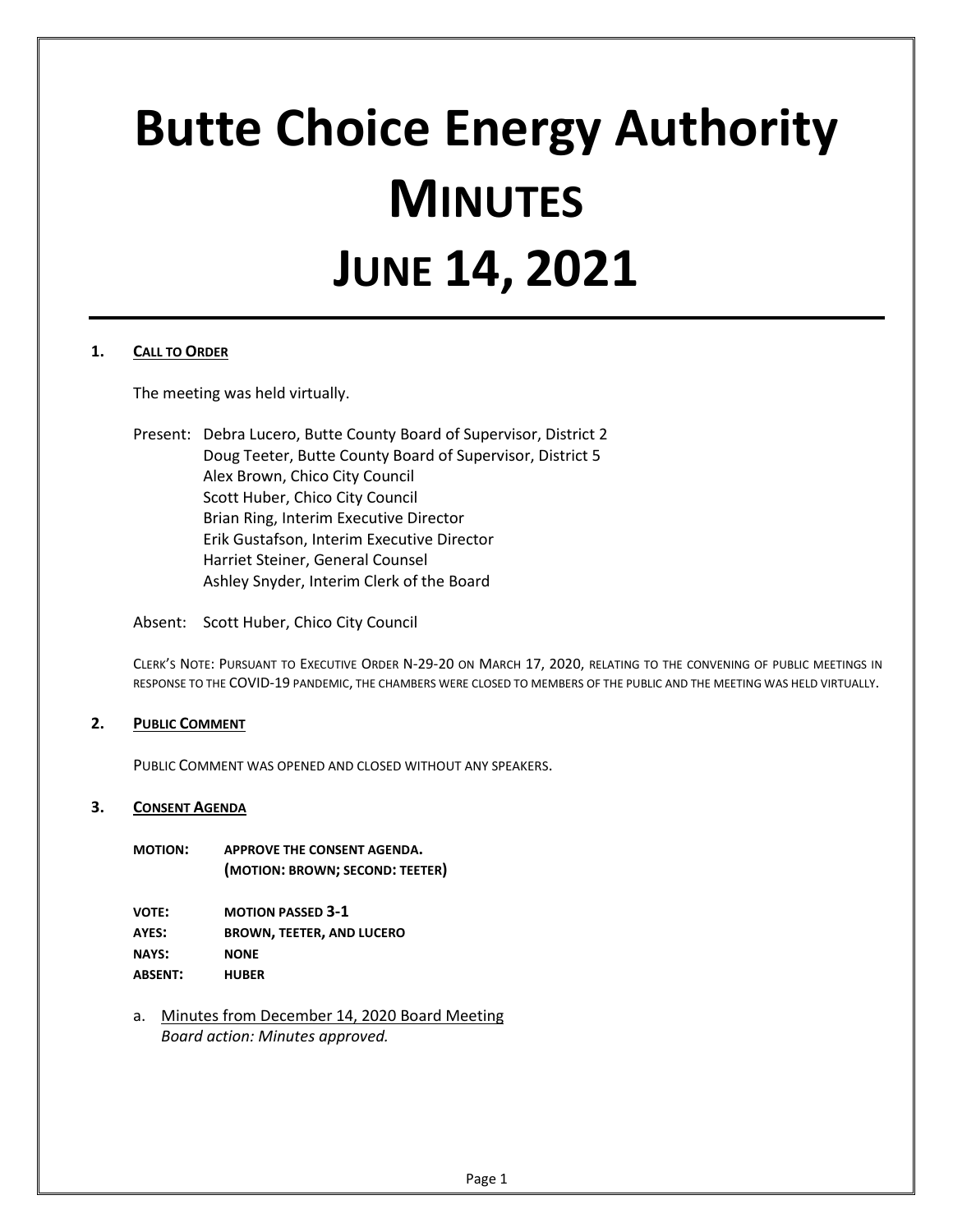### **4. REGULAR AGENDA**

## a. Swearing in of New BCEA Board Members from the City of Oroville

Public comment was opened and closed without any speakers.

Clerk administered the Oath of Office to Oroville City Council Members Mayor Chuck Reynolds and Vice Mayor Scott Thomson.

### b. Operations and Administration Report from Interim Executive Officer

Interim Executive Officer Brian Ring provided a report for the Board.

Public comment was opened and closed without any speakers.

Board Action: Received for information.

#### c. CCA and Energy Market Update

Dennis Vermette of Pilot Power Group provided a report for the Board.

Public comment was opened and closed without any speakers.

Board Action: Received for information.

d. Butte Choice Energy Authority – Launch Timing

Interim Executive Officer Brian Ring provided a report for the Board.

Public comment was opened and closed without any speakers.

**MOTION: PUSH POTENTIAL LAUNCH DATE FROM 2023 TO A DATE TO BE DETERMINED IN 2024. (MOTION: THOMSON; SECOND:BROWN)**

**VOTE: MOTION PASSED 5-0-1 AYES: BROWN, REYNOLDS, TEETER, THOMSON, AND LUCERO NAYS: NONE ABSENT: HUBER**

#### **5. BOARD MEMBER AND STAFF ANNOUNCEMENTS**

None.

**6. ADJOURNMENT**